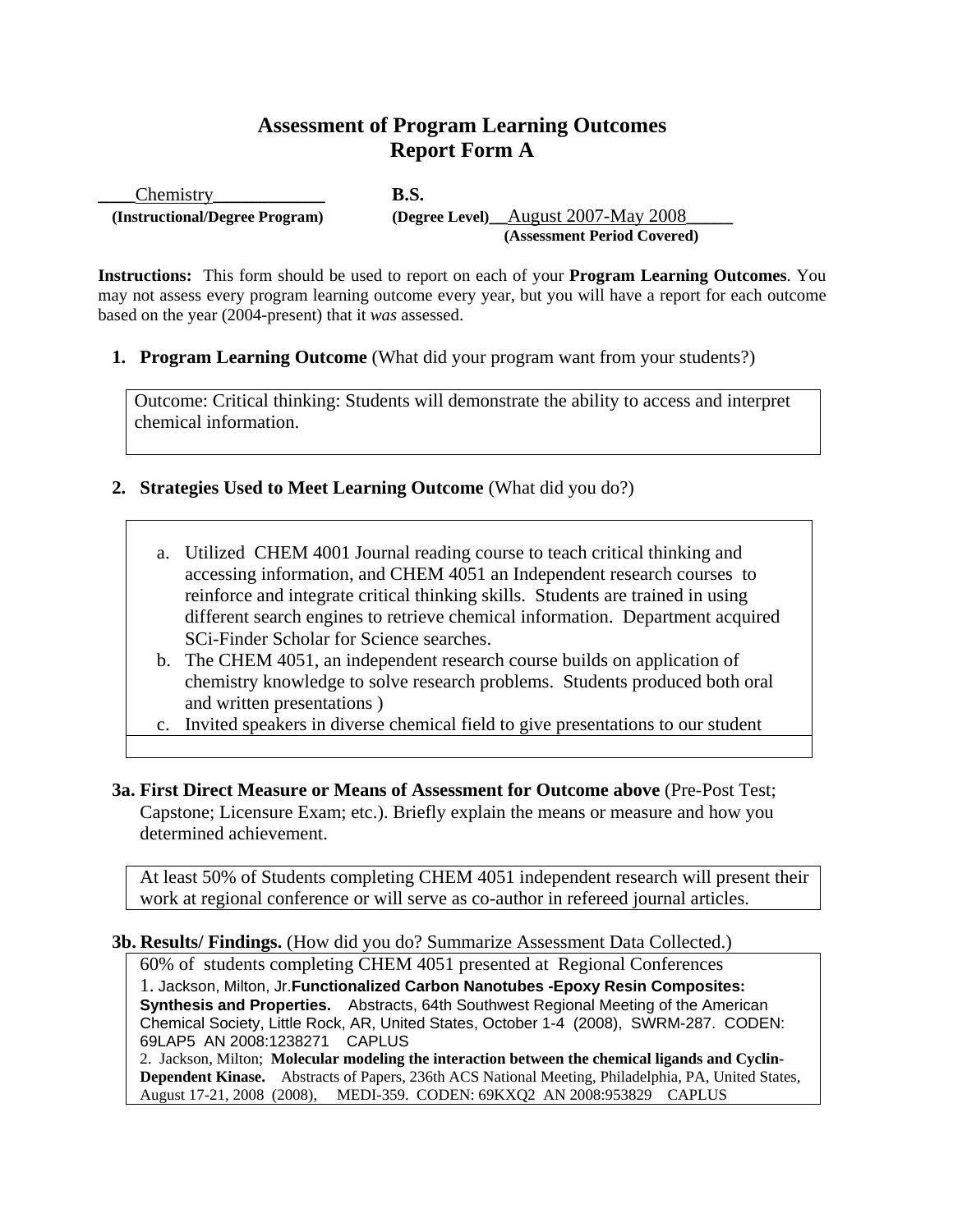3. .Olusanya, Yetunde; **Synthesis of Modified Polyamidoamine Dendrimers.** Abstracts, 64th Southwest Regional Meeting of the American Chemical Society, Little Rock, AR, United States, October 1- (2008), SWRM-227. CODEN: 69LAP5 AN 2008:1238211 CAPLUS

#### **3c. Use of Results** (How did you use the findings?)

The regional and national presentations serve as a good indicator of superior students' performance by undergraduate chemistry majors. We will Continue to stress research engagement and provide support for student's engagement in research activities.

#### **4a. Second Direct (or Indirect) Measure or Means of Assessment for Outcome above**\*

 (Direct: Pre-Post Test; Capstone; Licensure Exam; etc.; Indirect: Alumni Survey; Interviews; NSSE; etc.). Briefly explain the means or measure and how you determined achievement.\*

80% of undergraduate majors who successfully complete independent research will be a co-author in at least one refereed publication

### **4b. Results/ Findings.** (How did you do? Summarize Assessment Data Collected.)

80% of Students co-authored refereed articles published in 2008

1 **Edigin Osayamen**,"Functionalization of single-walled carbon nanotubes with N-[3- (trimethoxysilyl)propyl]ethylenediamine and its cobalt complex," *Journal of Physics and Chemistry of solids,* **2008,** 69, 1194-1198

2. Yamen Edigin, Paul Biney , Zhipping Luo"Dispersion of aminoalkyl-silyl ester or amine alkylphosphonic acid Side wall functionalized Carbon Nanotubes in silica using sol-gel processing" Mater. Lett. 2008 62(6-7),918-92

3. McMillan, Erinn. **Efficient oxidation of 5-hydroxymethylfurfural to 2,5-diformylfuran using Mn(III)-salen catalysts.** Catalysis Communications (2007), Volume Date 2008, 9(2), 286-288. CODEN: CCAOAC ISSN:1566-7367. CAN 149:471268 AN 2007:1368032 CAPLUS

4. McNeal, Ivana; . **A simple one-pot synthesis of Jacobson-Katsuki type chiral Mn(III)-salen catalyst immobilized in silica by sol-gel process and applications in asymmetric epoxidation of alkenes.** Catalysis Communications (2008), 9(14), 2437-2440. CODEN: CCAOAC ISSN:1566-7367. AN 2008:1017281 CAPLUS

5. Williams, LaToya D . **Mechanism of the dehydration of D-fructose to 5-hydroxymethylfurfural in dimethyl sulfoxide at 150 C: an NMR study.** Carbohydrate Research (2008), 343(18), 3021-3024. CODEN: CRBRAT ISSN:0008-6215. CAN 150:98065 AN 2008:1372437 CAPLUS 2006 94% N=6; 2007 81% N=8

#### **4c. Use of Results** (How did you use the findings?)

Department will promote faculty sponsored undergraduate research leading to scholarly production. Encourage more faculty members to write grant proposals in order to engage more students in research and critical thinking.

**5. Documentation** (What is the evidence (e.g. Licensure Exam Summary Results, Spreadsheet from True Outcomes from Capstone Course, etc.)? Where is it located (e.g. Assessment Coordinator's Office, etc.?))

Students' publications are located in the department's office (Drs. Oki, and